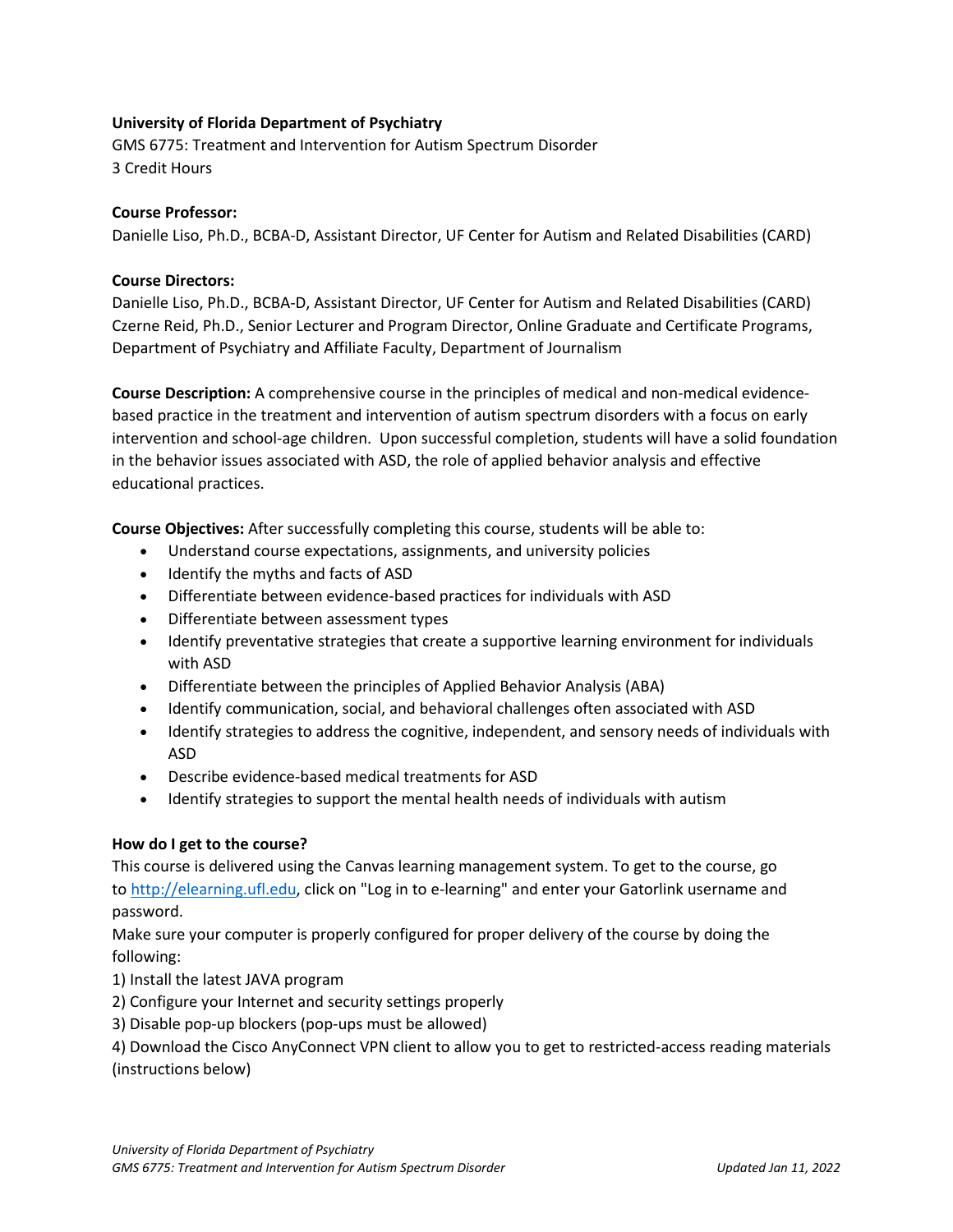Email academic assistant, Taylor Greene, using the mail tool in Canvas or directly at [tgreene740@ufl.edu](mailto:tgreene740@ufl.edu) for help with making sure your computer is configured properly. Improper configuration may result in problems such as not being able to view videos, click links and/or readings, or submit assignments. Only work submitted through the website will be accepted. **Please do not email or call the instructor about tech support issues**.

# **Who should I contact?**

Please review this section carefully so you can direct your question or comment to the appropriate person:

**Grading, assignments, due dates, course content:** Contact your instructor if you have questions about grading, assignments and course content. Do not post questions or comments about grading or due dates in the discussion assignments for various modules. Do not contact the instructor about tech support. Use the email tool within Canvas to contact the instructor. Click on the "Inbox" tool at the left of the screen to get to the email function.

**Tech support:** If you are having technical difficulties *related to this course*, such as not being able to click on a link or view a video or reading, please do not contact the instructor. Instead, send an email to academic assistant, Taylor Greene, using the mail tool in Canvas or directly at [tgreene740@ufl.edu](mailto:tgreene740@ufl.edu) with the subject line "ASD Online Program." If, on the other hand, you are having *general* technical issues such as not being able to log into your UF account or e-learning, or not being able to download and configure VPN, please contact the UF Help Desk at [helpdesk@ufl.edu](mailto:helpdesk@ufl.edu) or 352-392-HELP (4357). **Do not email the instructor for tech support.** If your tech issues don't seem like they will be resolved before the due date of an assignment, please inform the instructor before the deadline passes.

**Course communication:** Be sure to check your UF email account frequently (log in with your Gatorlink credentials at [http://www.mail.ufl.edu/](http://www.mail.ufl.edu/)) for class messages, updates and announcements. Configure your settings within Canvas to make sure that class messages are being delivered to your email account. To do so, in Canvas click on the "Account" tool on the left of the page, then go into "Settings" and "Notifications" and select the appropriate options to ensure that you receive class correspondence in a timely manner. **Make sure that you put "notifications@instructure.com**" on your email address book or safe-sender list, so your messages do not end up in the trash. Course emails will say the sender is "Canvas Message Center <Notifications@instructure.com>"

**Syllabus changes:** Students will be notified if there are major changes to the syllabus.

**Requesting a Gator 1 UF ID card:** UF degree-seeking distance students may request a UF ID card. For details:<https://www.bsd.ufl.edu/g1c/idcard/distance.asp>

**Course disclaimer:** This course (including all materials, ideas, research or clinical observations written or electronically conveyed) is for educational purposes only. The course does not substitute for and does not provide clinical or treatment recommendations or endorsements for the treatment of any individual person's condition. This course is simply a survey course whose intent is to familiarize the student with a wide variety of material relevant to the area of study and course participants should not use any of the course material as a basis for diagnosis or treatment of themselves or others. Any clinical intervention or treatment that the course participant elects to take is the sole responsibility of the course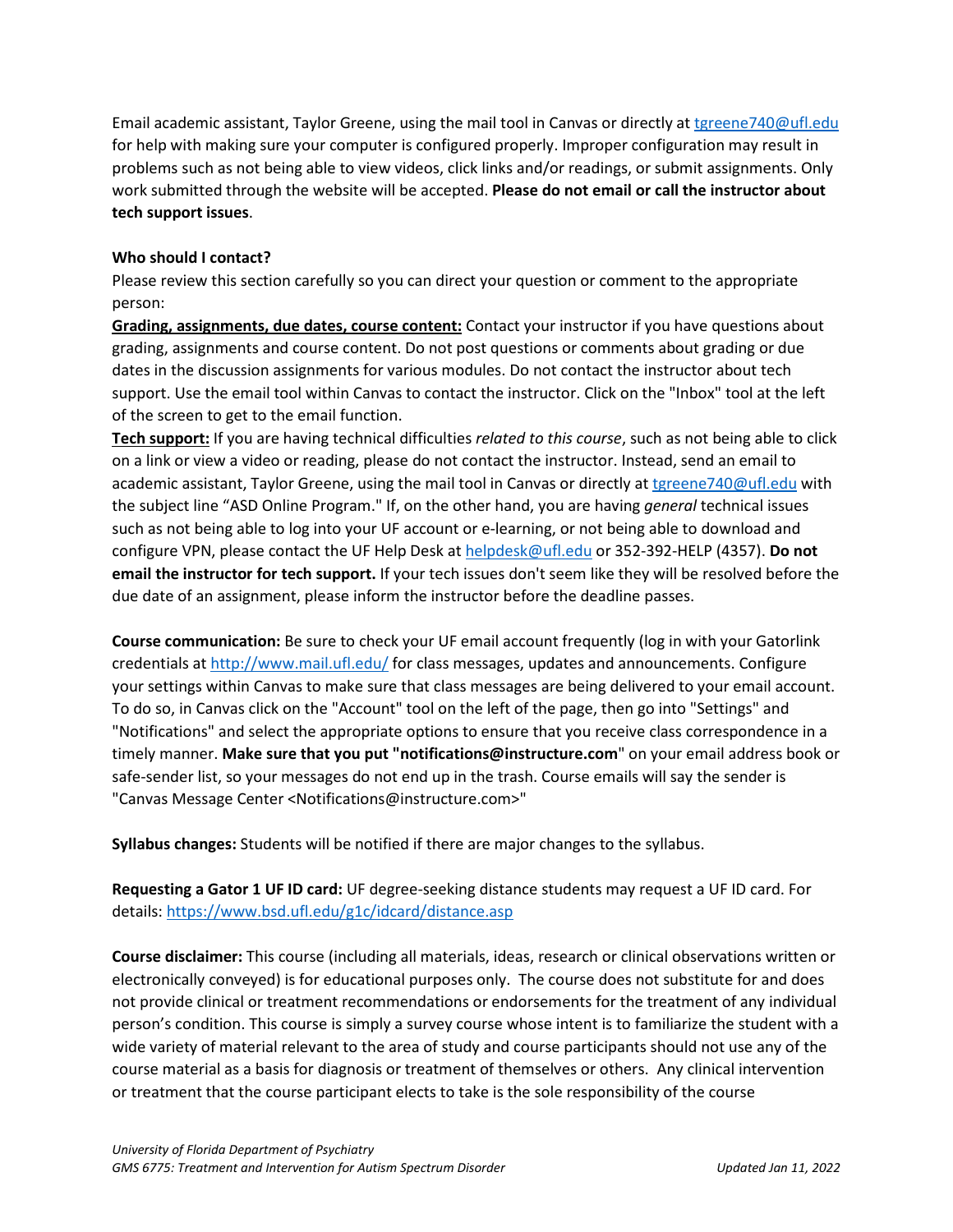participant. Such clinically relevant decisions should always be discussed with the course participant's physician and/or other health care providers and the consequences of any action taken are the responsibility of the course participant and his or her treating provider.

**Educational philosophy:** The Department of Psychiatry aims to provide students with a learning environment that is current, interactive and supportive. The online nature of the course provides students with flexibility for listening to lectures, participating in class discussions and submitting assignments. The class can be completed without your ever setting foot on the University of Florida campus or even leaving home. With this freedom comes responsibility and expectations. This course is accredited for 3 UF credits and as a result, it requires at least 3 hours per week in direct "contact," as well as 6 additional hours to complete assignments and course-related research. Due to the online nature of the course, the contact hours have been replaced with online lectures and readings. Typically, a 3-credit hour course requires up to 9 hours per week of work. Students are asked to be on the lookout for course announcements and emails, and to keep account of all due dates.

**Overview of Course Content:** The course is divided into 15 modules. Each lesson introduces and overviews a major issue in the field. A typical module consists of:

- a video lecture
- required readings
- a short quiz
- discussion posts

**Assignment due dates and times:** Unless otherwise noted, all quizzes, web posts and essay assignments are due on the dates specified, on Mondays at 9 a.m. Eastern.

| Assignment                                   | Points each             | Subtotal |
|----------------------------------------------|-------------------------|----------|
| Quizzes (16)                                 | 20                      | 320      |
| Discussion posts (4)                         | $ 20 + 1$ post x 10 pts | 190      |
| Project: Accommodations and<br>modifications | 50                      | l50      |
| <b>Total</b>                                 |                         | 460      |

### **Point breakdown:**

Note that if you do not submit an assignment you will get a grade of zero for that assignment.

**\*\*Students must earn a B or higher in each course taken, to advance to the remaining courses in the certificate. Students who earn a grade lower than a B in a course must retake that course to continue in the program.**

**Grading Scale:** Final Grades are determined as follows, and will be posted in "Grades" in Canvas.

| $IA \geq 93\%$ | A-90-92% | B+87-89%  | <b>IB 83-86%</b> | $B - 80 - 82%$  | C+ 77-79%  |
|----------------|----------|-----------|------------------|-----------------|------------|
| IC 73-76%      | C-70-72% | $D+67-69$ | $ D 63 - 66%$    | $ID - 60 - 62%$ | $E < 60\%$ |

View the current UF Grading Policy at

https://catalog.ufl.edu/ugrad/current/regulations/info/grades.aspx.)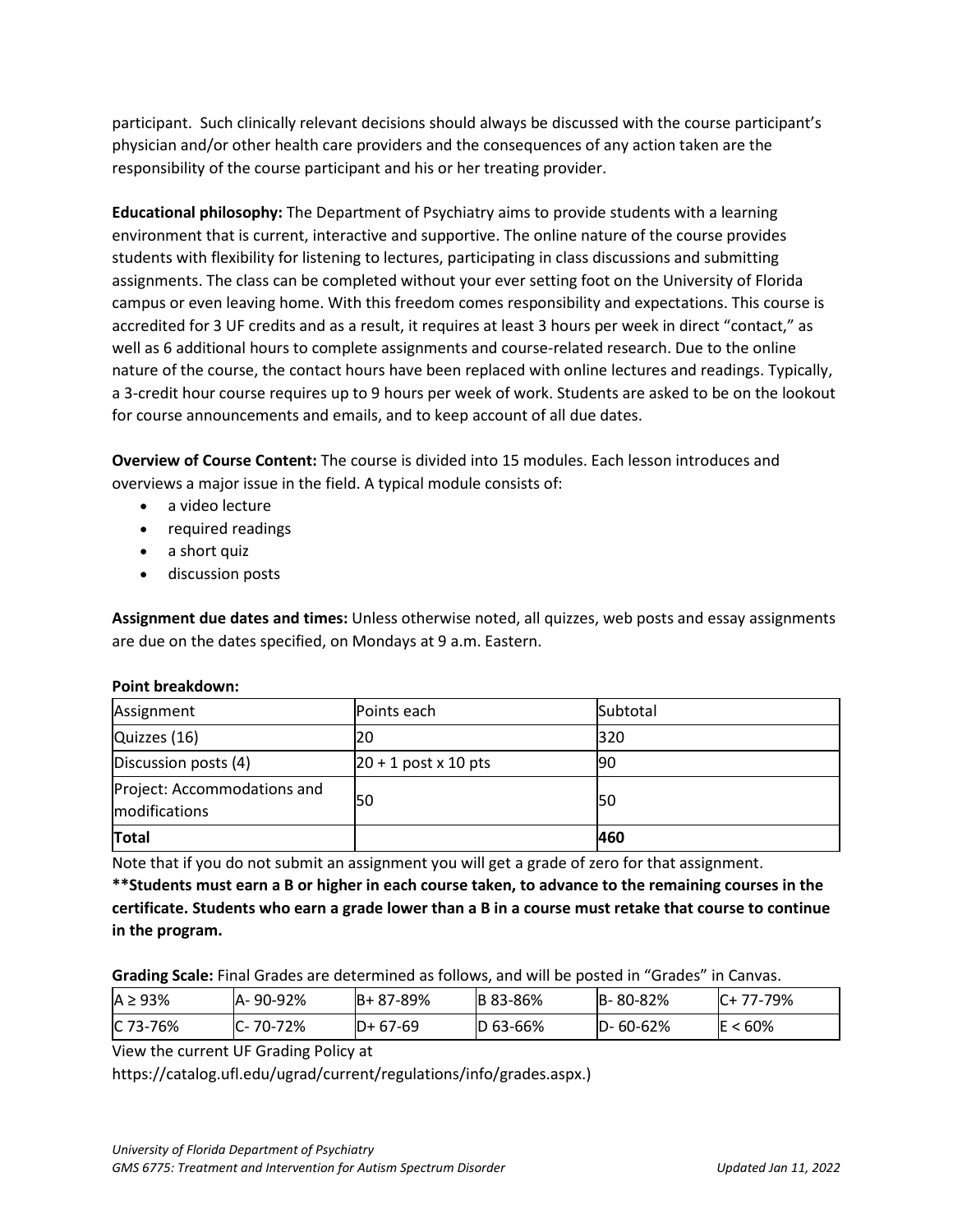**Accommodations for Students with Disabilities:** Students requesting accommodations must first register with the Dean of Students Office. The Dean of Students Office will provide documentation to the student, who must, in turn, provide that documentation to the course director when requesting an accommodation. Contact the Disability Resources Center, http://www.dso.ufl.edu/drc/, for information about available resources for students with disabilities.

**Viewing Video Lectures:** Links to lecture videos are provided on the to-do list for each lesson.

**Required Readings/Course Reserves:** Required readings, which may include journal articles, e-books, and other materials, are available via the UF library's Course Reserves management software Ares. To get to Ares, first be sure that you are securely connected via VPN (instructions below). Next, in Canvas, simply click on the "Course Reserves" tool on the left of the page. If prompted to do so, you will need to set up an account in Ares. Next, search for your courses by name, course code or instructor name, then select the green "Add Course" button to add the desired course to your account. Once you are in Course Reserves for a specific course, click on "View Item" next to the title of the item you want to retrieve. For more instructions on getting course materials via Ares, see

[http://cms.uflib.ufl.edu/accesssupport/howtostudents.](http://cms.uflib.ufl.edu/accesssupport/howtostudents) If you have technical difficulties with downloading files, email the academic assistant at tgreene740@ufl.edu before contacting the instructor or other course staff.

#### **VPN: Important instructions for getting to the reading materials linked in the course**

Many of the links to the course readings are journal articles, books and other items held by the UF Libraries. To get to those materials you must first log into a secure connection called a VPN, which is short for virtual private network. Once you are logged into the UF VPN, go back into the course and click on the reading links. UF VPN installation instructions[: https://it.ufl.edu/ict/documentation/network](https://it.ufl.edu/ict/documentation/network-infrastructure/vpn/)[infrastructure/vpn/.](https://it.ufl.edu/ict/documentation/network-infrastructure/vpn/) For help, contact the UF Help Desk at (352) 392-4357.

**Borrowing from the UF Libraries:** Distance learners can borrow materials from the UF collection. They can also borrow from non-UF libraries using Interlibrary Loan (ILL). See the main UF Libraries site for distance learners at [http://guides.uflib.ufl.edu/distancelearners.](http://guides.uflib.ufl.edu/distancelearners)

**Opinion disclaimer:** Please note that sometimes professionals who appear in videos or authors of assigned readings may offer their opinions, perhaps even controversial ones. We wish to encourage open-minded thinking, evaluation, and critiquing in this course and so we also have web-posts where you may voice your opinions. However, it is important to recognize that the opinions expressed by others do not necessarily reflect those of the course instructors, teaching assistants, the Department of Psychiatry, the UF College of Medicine, or the University of Florida.

**Class demeanor:** All students are expected to be courteous to each other and to instructors and course assistants in all their communications, including discussion posts. Students should not upload or duplicate copyrighted materials on online class discussion boards without express permission from the copyright holder.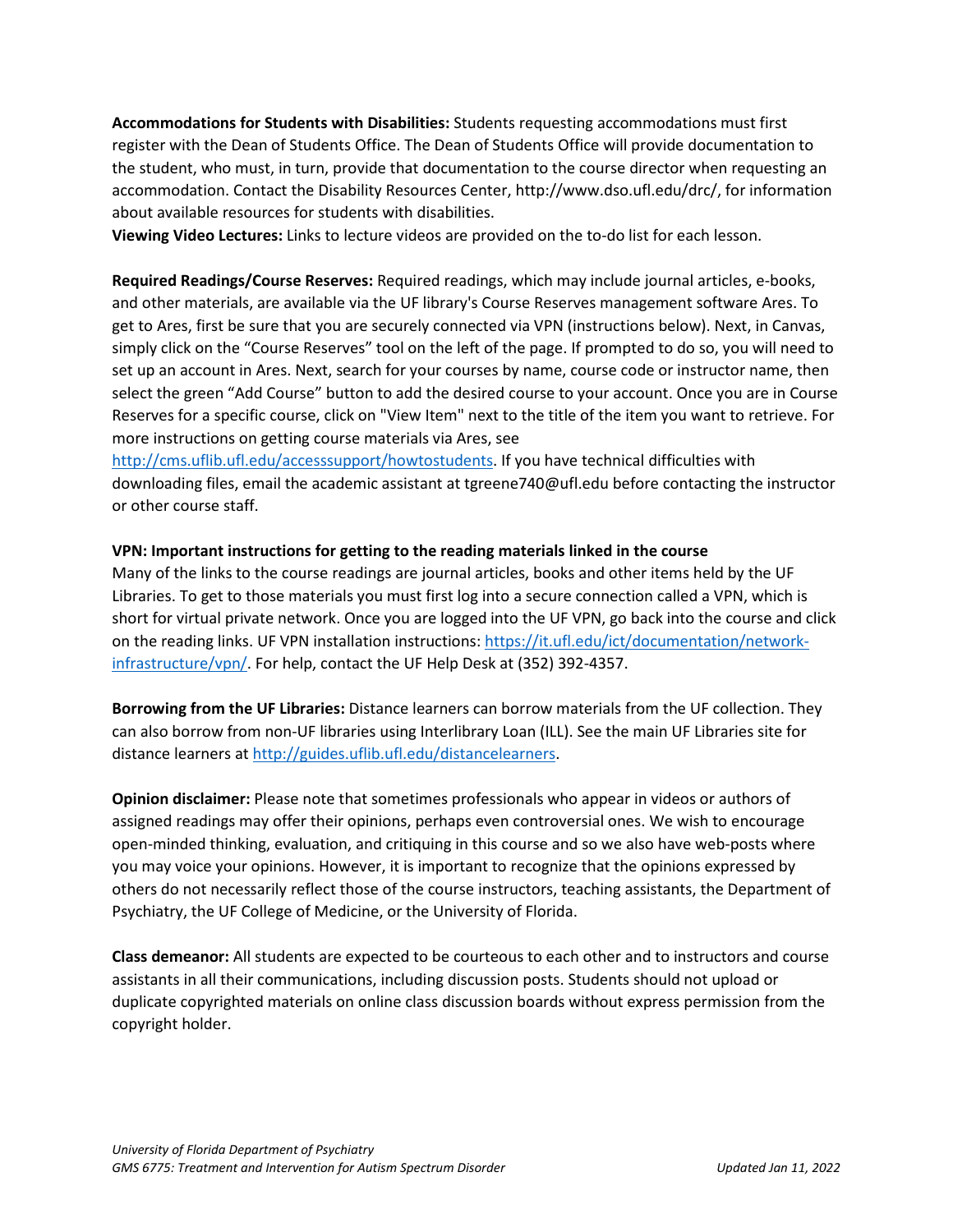# **Using, Citing, and Formatting References**

As you go through the course, you will consult with many different types of sources to obtain supporting data or information for points or arguments you make in discussions, essays and other assignments. You are required to cite your sources when you do the following (American Psychological Association [APA], 2009):

- 1. Refer to facts or quantitative data
- 2. Paraphrase another author's view point, idea, or theory
- 3. Quote an author directly

Your sources may include your online lecture notes from within Canvas, academic journals, print or online newspapers, magazines, books, videos, apps, blogs, podcasts, online discussion forums such as Reddit's AMA, or personal communication with an expert or other person. When citing references, in each case you are required to do six things:

- 1. Include the source of the information you are presenting
- 2. Cite the source within body of your discussion, essay or other text (this is known as in-text citation)
- 3. Paraphrase where necessary (see note on paraphrasing below)
- 4. Put language taken word-for-word from another source in quotation marks or block quotes
- 5. List your references at the bottom of your discussion, essay or other text
- 6. Format the references (both the in-text citation and the reference list) according to the required style convention.

There are several different style conventions (https://owl.english.purdue.edu/owl/resource/585/2/), including Chicago Style, often used in the humanities; Modern Language Association (MLA), used most commonly in the liberal arts and humanities; American Psychological Association (APA), used most commonly in social sciences; and others. In this course we will use the latest edition of American Psychological Association (APA) Style. To properly cite and format a reference, find as many details about the source as possible and carefully consider the following (Paiz et al., 2015):

**In-text citation:** Sources must be cited within the body of the text for any information or data presented in support of arguments or examples given. In-text citations go at the end of a sentence. They generally include the author's last name, followed by a comma, and the year of publication, all enclosed in parentheses, e.g. (Goldman, 2012), but there is some variation depending on the type of source and the number of authors.

**Paraphrasing:** If you are referencing ideas or information from another work and you feel the need to cite or quote the author in each and every line of your body of text, stop! Instead, you should paraphrase the work and include an in-text citation the first time the work is mentioned. Paraphrasing means synthesizing an author's original statements and then saying them in your own words (Purdue Online Writing Lab [OWL], 2014). Visit the Purdue

OWL (https://owl.english.purdue.edu/owl/resource/619/1/) for tips on effective paraphrasing.

**Quoting:** If you do have the need to take some language word-for-word from another source, put it in quotation marks or block quotes.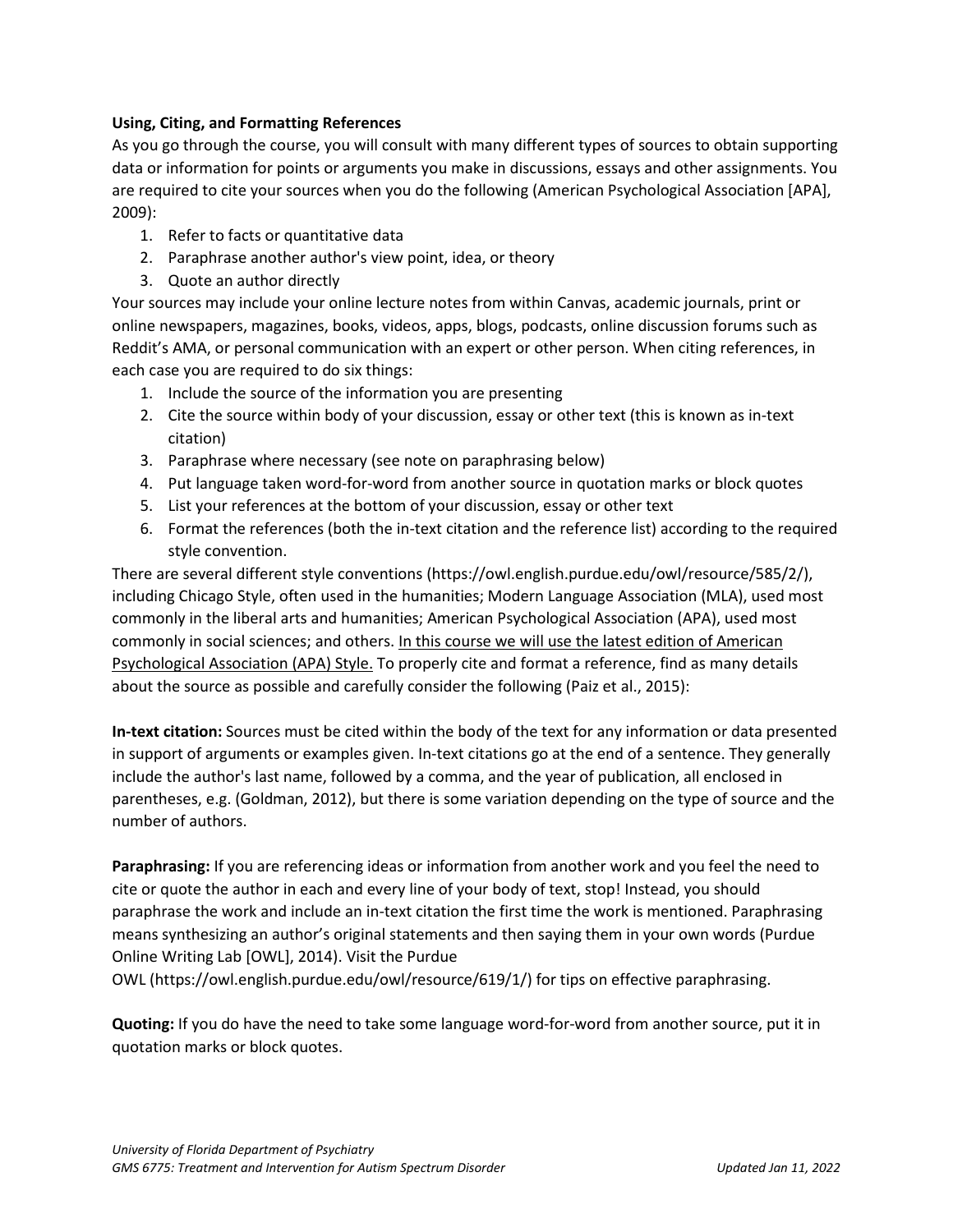**Reference list:** This should be ordered alphabetically by the last name of the first person listed on the paper or other source material (APA, 2009).

**Formatting:** For instructions and detailed examples of how to format in-text citations and reference lists for a variety of source types, consult the References Style Guide provided in Module 1, the Publication Manual of the American Psychological Association excerpts in Course Reserves, and/or the Purdue OWL APA style guide (https://owl.english.purdue.edu/owl/resource/560/1/). You may also contact the UF reference librarian for assistance (see the library resources section in your course syllabus). For additional help you may also create an account with a reference management system such as [EndNote.](https://guides.uflib.ufl.edu/endnote) Note that if you put nonsense into a reference management program you will get nonsense out ... you must enter the information the way the program requires or your reference list will not be formatted properly or contain the needed information.

**Academic Integrity:** Online classes are subject to the same requirements of academic honesty as all oncampus classes. Please review and be familiar with the Student Conduct Code and Student Honor Code, which can be found a[t https://www.dso.ufl.edu/sccr/process/student-conduct-honor-code/.](https://www.dso.ufl.edu/sccr/process/student-conduct-honor-code/) UF students are bound by The Honor Pledge which states, "We, the members of the University of Florida community, pledge to hold ourselves and our peers to the highest standards of honor and integrity by abiding by the Honor Code. On all work submitted for credit by students at the University of Florida, the following pledge is either required or implied: "On my honor, I have neither given nor received unauthorized aid in doing this assignment." The Student Honor Code specifies a number of behaviors that violate the code, and the possible sanctions. Furthermore, you are obliged to report any condition that facilitates academic misconduct to appropriate personnel. If you have any questions or concerns, please consult the instructor or course coordinator.

**Plagiarism:** Plagiarism is presenting another person's work as your own. Cheating and plagiarizing are against the University of Florida Student Conduct Code. Submissions in this course may be checked via Turnitin [\(http://www.turnitin.com\)](http://www.turnitin.com/), a service that compares documents with each other as well as with pages on the Internet and with other assignments previously submitted by other students. If portions of your document were directly copied and pasted from another student's assignment (past or present) or from the Internet, that constitutes plagiarism. Cases of plagiarism will be investigated as set out by the [University of Florida Student Conduct Code.](https://sccr.dso.ufl.edu/) Students in this course caught cheating or plagiarizing, will be immediately given a failing grade, and may be brought before the UF Honor Court. From your citations and references, the reader of your paper should be able to tell the source of all your outside information. It may be acceptable to place a few comments in quotes with a citation, but it is never acceptable to copy and paste a long string of text from a source, even if it is cited and even if you change a few words. Anything from another source that is not in quotations must be paraphrased. Also, please note that UF policies require that you create original work for each course. Thus, students are not permitted to submit papers they prepared previously outside of this class, such as for high school or other UF courses.

**Make-up policy:** Since students are informed of topic areas and deadlines at the beginning of the semester, it is difficult for us to accept late assignments. As previously mentioned, by waiting until the last minute to begin working you may run the risk of computer problems. Inaccessible websites or